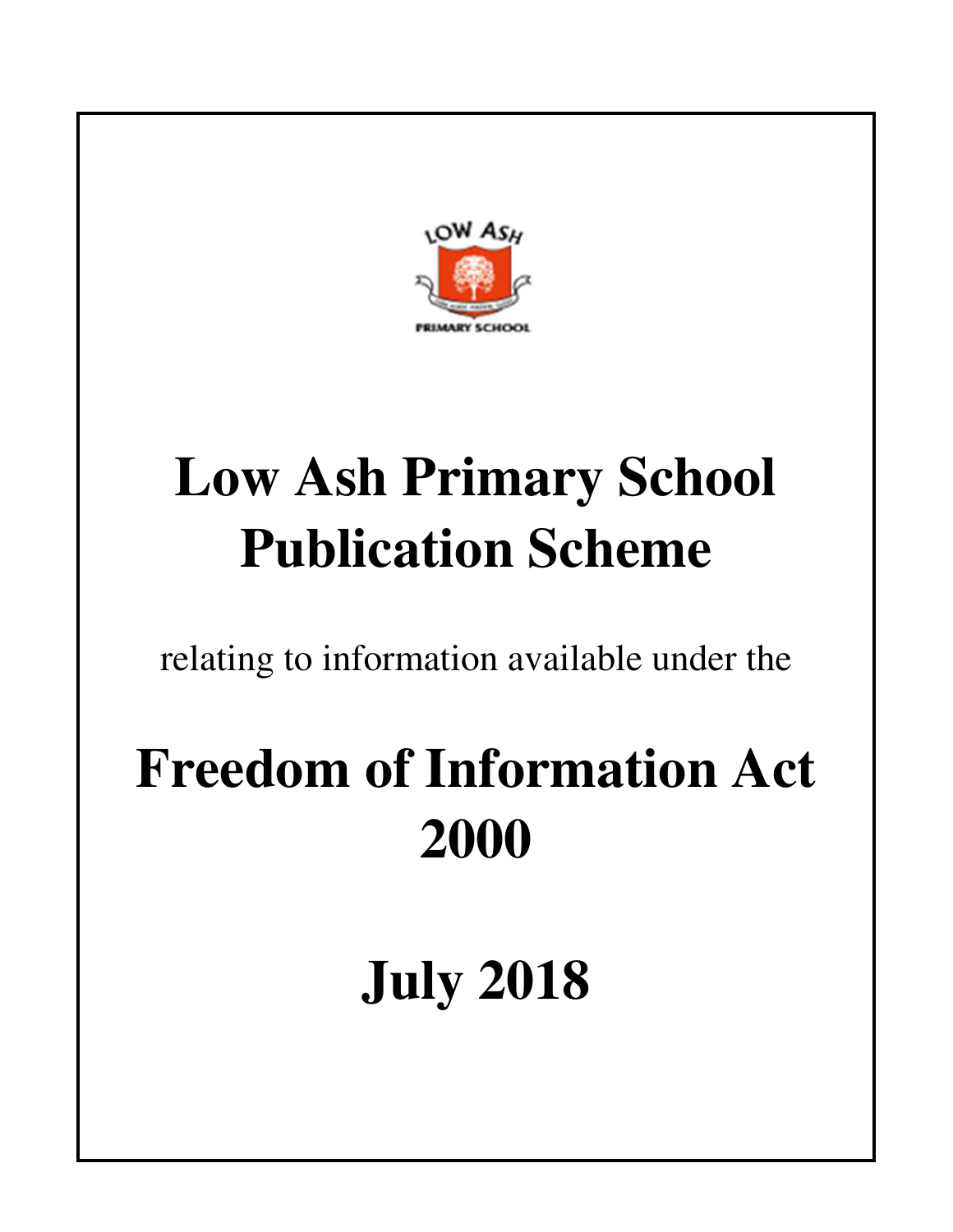# **Legal framework**

This policy has due regard to the following legislation:

- The General Data Protection Regulation
- The Freedom of Information Act 2000
- The Freedom of Information and Data Protection (Appropriate Limit and Fees) Regulations 2004

This policy also has due regard to guidance, including, but not limited to, the following:

- Information Commissioner's Office (ICO) 'Model publication scheme' 2016
- ICO 'Duty to provide advice and assistance (section 16)' 2016

This policy wshould be viewed in conjunction with the following other school policies:

• GDPR Data Protection Policy 2018

# **1. Introduction: what a publication scheme is and why it has been developed**

One of the aims of the Freedom of Information Act (FOIA) 2000 (as amended) is that public authorities, including all maintained schools, should be clear and proactive about the information they will make public.

To do this we must produce a publication scheme, setting out:

- *The classes of information which we publish or intend to publish;*
- *The manner in which the information will be published; and*
- *Whether the information is available free of charge or on payment.*

The scheme covers information already published and information which is to be published in the future. All information in our publication scheme is either available for you on our website to download and print off or available in paper form.

Some information which we hold may not be made public, for example, certain personal information as detailed in the Low Ash GDPR Data Protection Policy 2018.

This publication scheme conforms to the model scheme for schools approved by the Information Commissioner.

# **2. Aims and Objectives**

A copy of the full aims of the school is available in the school prospectus and on the school website.

In summary, the school aims to enable every child to fulfil their learning potential and help every child develop the skills, knowledge and personal qualities needed for their next stage of education or life that meets the needs of each child.

The publication scheme aims to identify the range of information relating to the overall school aims and the running of the school and how this can be accessed.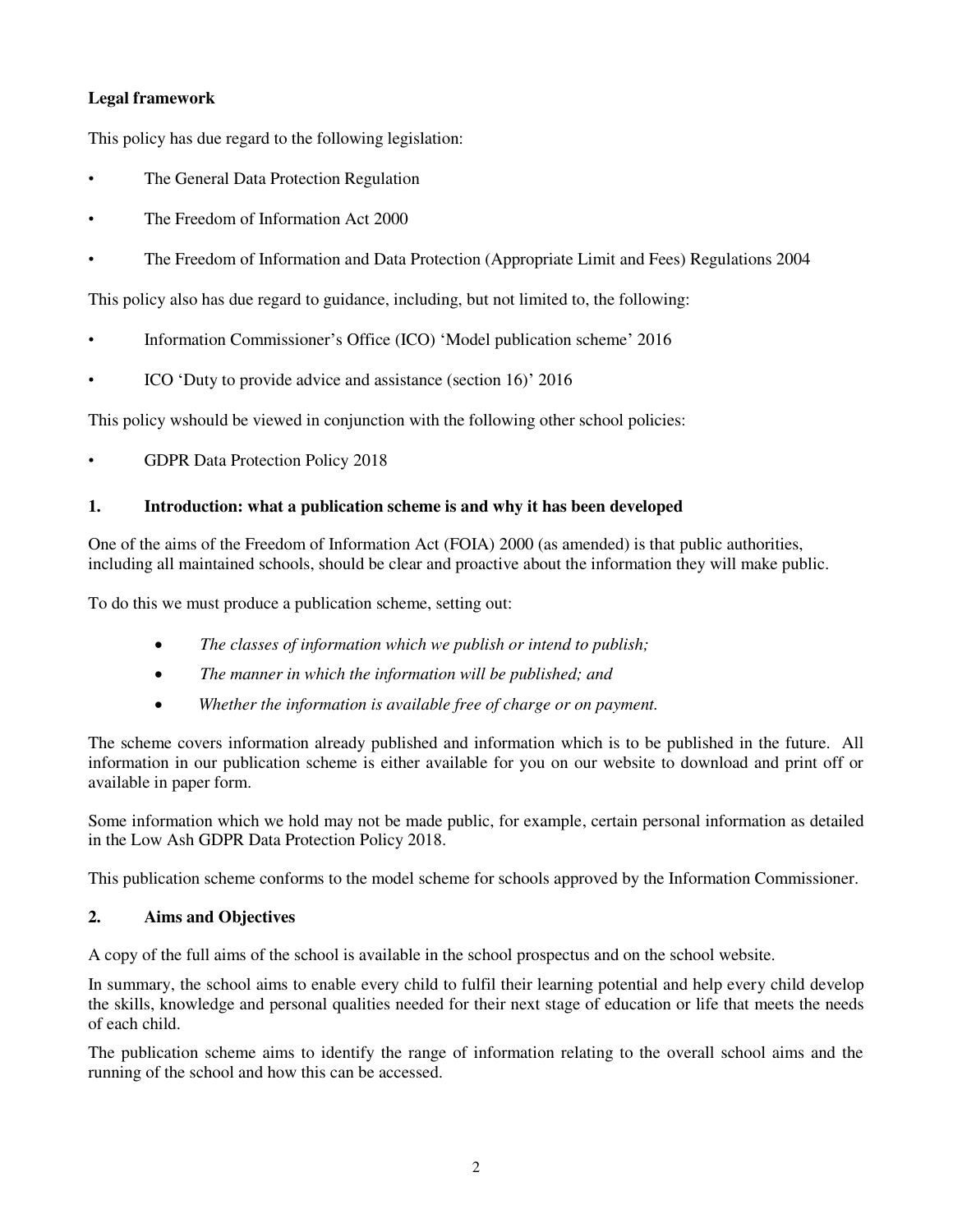# **3. Categories of information published**

The publication scheme guides you to information which we currently publish (or have recently published) or which we will publish in the future. This is split into categories of information known as 'classes'. These are contained in section 10 of this scheme.

The classes of information that we undertake to make available are organised into four broad topic areas:

 *School Prospectus* – information published in the School Prospectus. *Governors' Documents –* information published in Governing Body documents. *Pupils & Curriculum –* information about policies that relate to pupils and the school curriculum. *School Policies and other information related to the school* - information about policies that relate to the school in general.

## **4. How to request information**

The school will only accept a request for information which meets all of the following criteria:

- It is in writing
- It states the name of the applicant and an address for correspondence
- It clearly describes the information requested

A request will be treated as made in writing if it meets all of the following requirements:

- It is received in legible form
- It is capable of being used for subsequent reference

The school includes details of its procedures for dealing with requests for information in policies on the website, which includes:

- A contact address and email address
- A telephone number
- A named individual to assist applicants with their requests

## 5. **General right of access to information held by the school**

Provided that the request complies with section 4 of this policy, the school will, no later than 20 working days from receipt of the request, comply with its duty to:

- Confirm or deny to any person making a request for information to the school, whether it holds information of the description specified in the request.
- Provide the documentation, if the school confirms that it holds the requested information.

The school will not comply with section 5 of this policy where: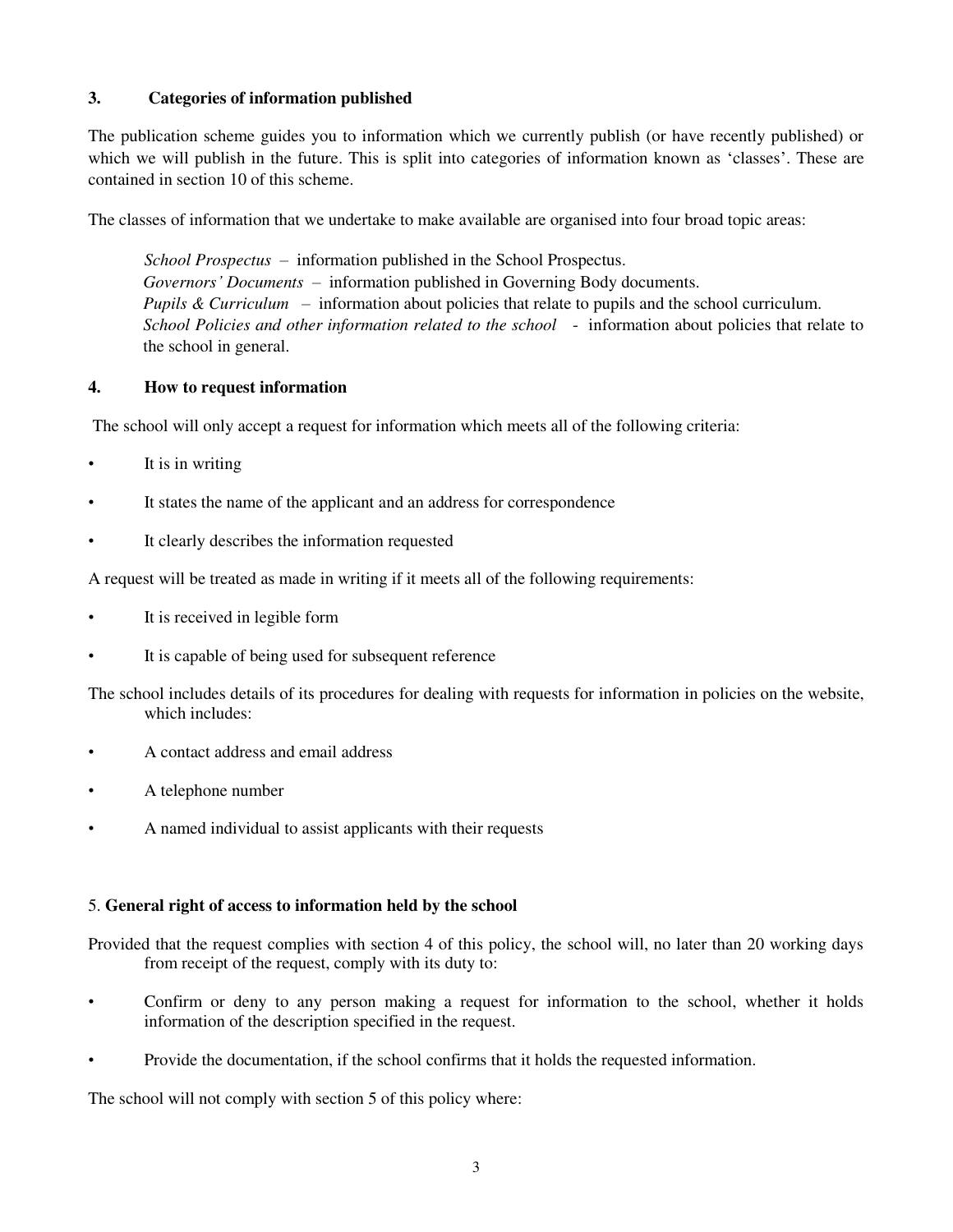- The school reasonably requires further information to meet a freedom of information request, has informed the applicant of this requirement, but was not subsequently supplied with that further information.
- The information is no longer readily available, as it is contained in files that have been placed in archive storage or is difficult to access for similar reasons.
- A request for information is exempt under section 2 of the Freedom of Information Act 2000, or the General Data Protection Regulation (2018).
- The cost of providing the information exceeds the appropriate limit (see below).
- The request is vexatious.
- The request is a repeated request from the same person made within 60 consecutive working days of the initial one.
- A fee notice was not honoured.

Where information is, or is thought to be, exempt, the school will, within 20 working days, give notice to the applicant which:

- States the fact.
- Specifies the exemption in question.

The information provided to the applicant will be in the format that they have requested, where possible.

- Where it is not possible to provide the information in the requested format, the school will assist the applicant by discussing alternative formats in which it can be provided.
- The information provided will also be in the language in which it is held, or another language that is legally required. If the school is required to translate any information, it will do so.
- If, under relevant disability and discrimination regulations, the school is legally obliged to provide the information in other forms and formats, it will do so.
- 4. The appropriate limit
- The school will not comply with any freedom of information request that exceeds the statutorily imposed appropriate limit of £450.
- When determining whether a cost of complying with a freedom of information request is needed and is within the appropriate limit, the school will take account only of the costs we reasonably expect to incur in relation to:
- Determining whether it holds the information.
- Locating the information, or a document which may contain the information.
- Retrieving the information, or a document which may contain the information.
- Extracting the information from a document containing it.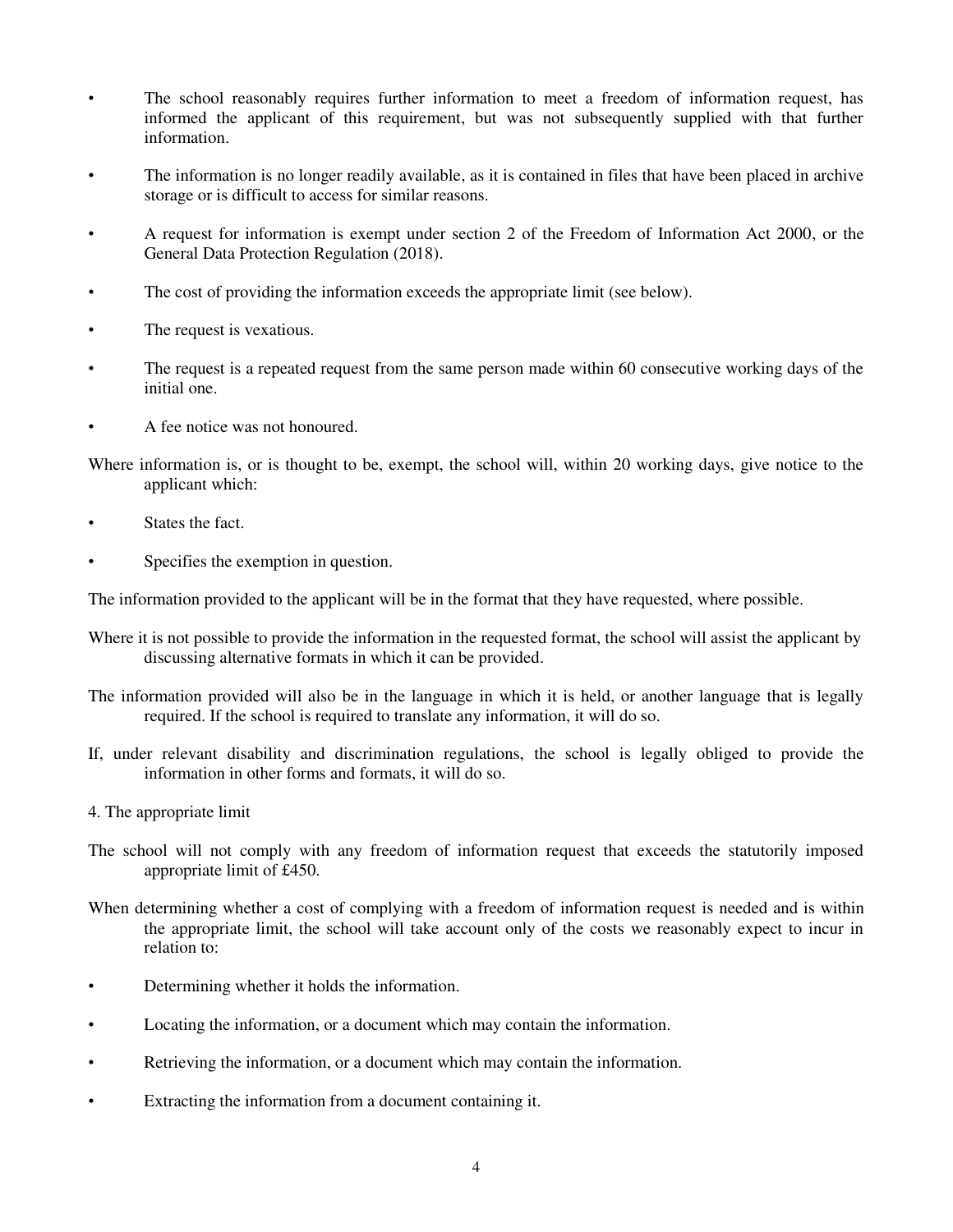- Any costs incurred relating to the time spent by any person undertaking any excessive activities outlined in this policy on behalf of the school, are to be estimated at a rate of  $£25$  per person per hour.
- Where multiple requests for information are made to the school within 60 consecutive working days of each other, either by a single person or by different persons who appear to be acting in concert, the estimated cost of complying with any of the requests is to be taken to be the total costs to the school of complying with all of them.

### **6. Charging fees**

The school may, within 20 working days, give an applicant who has requested information from the school, a written notice stating that a fee is to be charged for the school's compliance.

Fees charged will not exceed the total cost to the school of:

- Informing the person making the request whether we hold the information.
- Communicating the information to the person making the request.
- Where a fee is to be charged, the school will not comply with section 5 of this policy unless the requested fee is paid within a period of three months, beginning with the day on which the fees notice is given to the applicant.
- The school will not take into account any costs which are attributable to the time spent by persons undertaking any of the activities mentioned in section 5 above.
- When calculating the 20th working day in which to respond to a freedom of information request, the period beginning the day on which the fee notice is given to the applicant and ending with the day on which the fee is received, will be disregarded.

#### **7. Means by which communication is to be made**

- Where, on making a request for information, the applicant expresses a preference for communication by any one of the following means, the school will, as far as is practicable, give effect to that preference:
- The provision to the applicant of a copy of the information in permanent form or in another form acceptable to the applicant.
- The provision to the applicant of a reasonable opportunity to inspect a record containing the information.
- The provision to the applicant of a digest, or summary of the information, in permanent form or in another form acceptable to the applicant.

#### **8. Providing advice and assistance**

The school will meet its duty to provide advice and assistance, as far as is reasonable, to any person who proposes to make, or has made, requests for information to the school.

The school may offer advice and assistance in the following circumstances:

- If an individual requests to know what types of information the school holds and the format in which it is available, as well as information on the fees regulations and charging procedures.
- If a request has been made, but the school is unable to regard it as a valid request due to insufficient information, leading to an inability to identify and locate the information.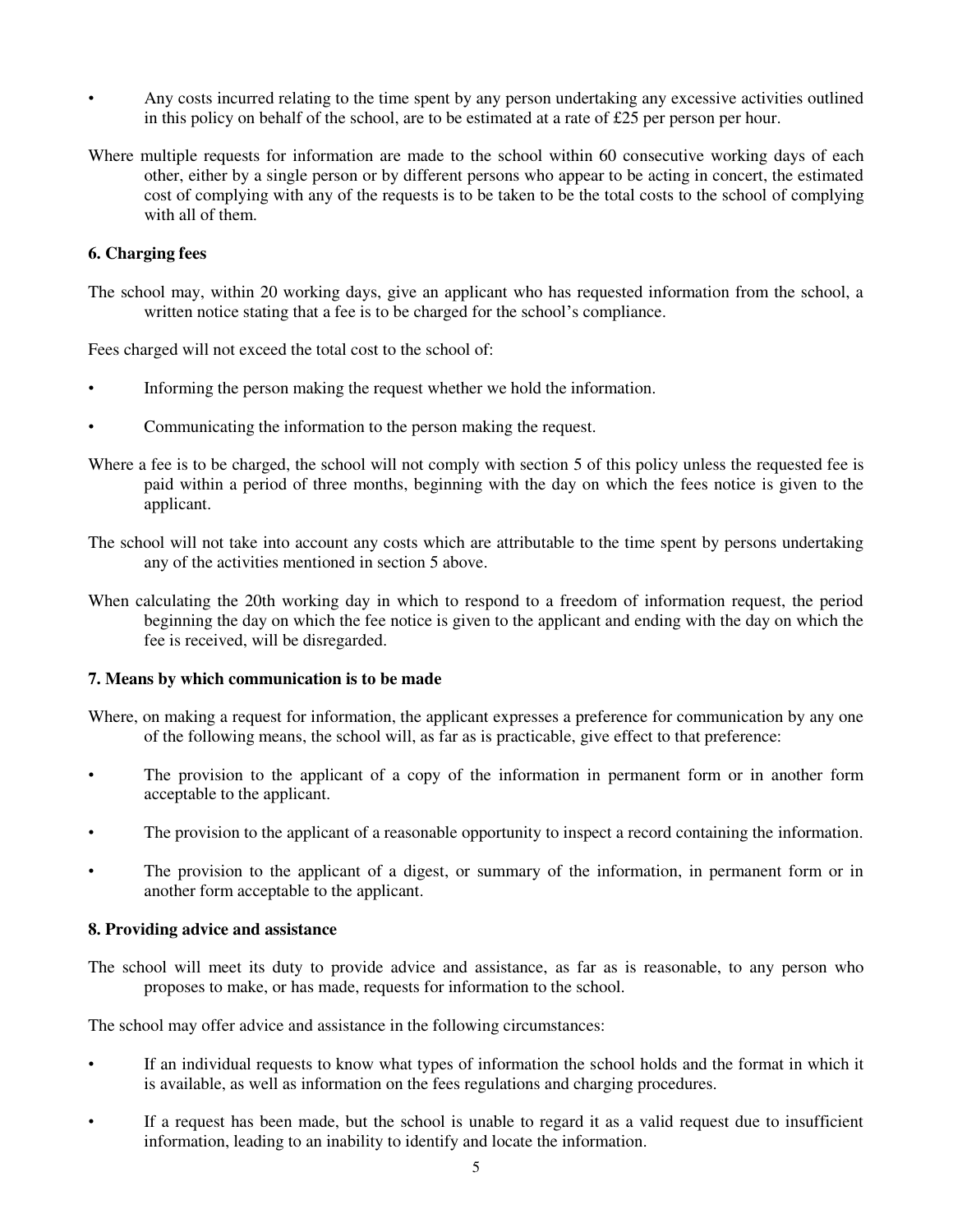• If a request has been refused, e.g. due to an excessive cost, and it is necessary for the school to assist the individual who has submitted the request.

The school will provide assistance for each individual on a case-by-case basis; examples of how the school will provide assistance include the following:

- Informing an applicant of their rights under the Freedom of Information Act 2000
- Assisting an individual in the focus of their request, e.g. by advising of the types of information available within the requested category
- Advising an applicant if information is available elsewhere and how to access this information
- Keeping an applicant informed on the progress of their request

In order to provide assistance as outlined above, the school will engage in the following good practice procedures:

- Make early contact with an individual and keep them informed of the process of their request.
- Accurately record and document all correspondence concerning the clarification and handling of any request.
- Give consideration to the most appropriate means of contacting the applicant, taking into account their individual circumstances.
- Discuss with the applicant whether they would prefer to receive the information in an alternative format, in cases where it is not possible to provide the information requested in the manner originally specified.
- Remain prepared to assist an applicant who has had their request denied due to an exemption.

The school will give particular consideration to what level of assistance is required for an applicant who has difficulty submitting a written request.

In circumstances where an applicant has difficulty submitting a written request, the school will:

- Make a note of the application over the telephone and then send the note to the applicant to confirm and return – the statutory time limit for a reply would begin here.
- Direct the individual to a different agency that may be able to assist with framing their request.
- NB. This list is not exhaustive and the school may decide to take additional assistance measures that are appropriate to the case.
- Where an applicant's request has been refused either because the information is accessible by other means, or the information is intended for future publication or research, the school, as a matter of good practice, will provide advice and assistance.
- The school will advise the applicant how and where information can be obtained, if it is accessible by other means.
- Where there is an intention to publish the information in the future, the school will advise the applicant of when this publication is expected.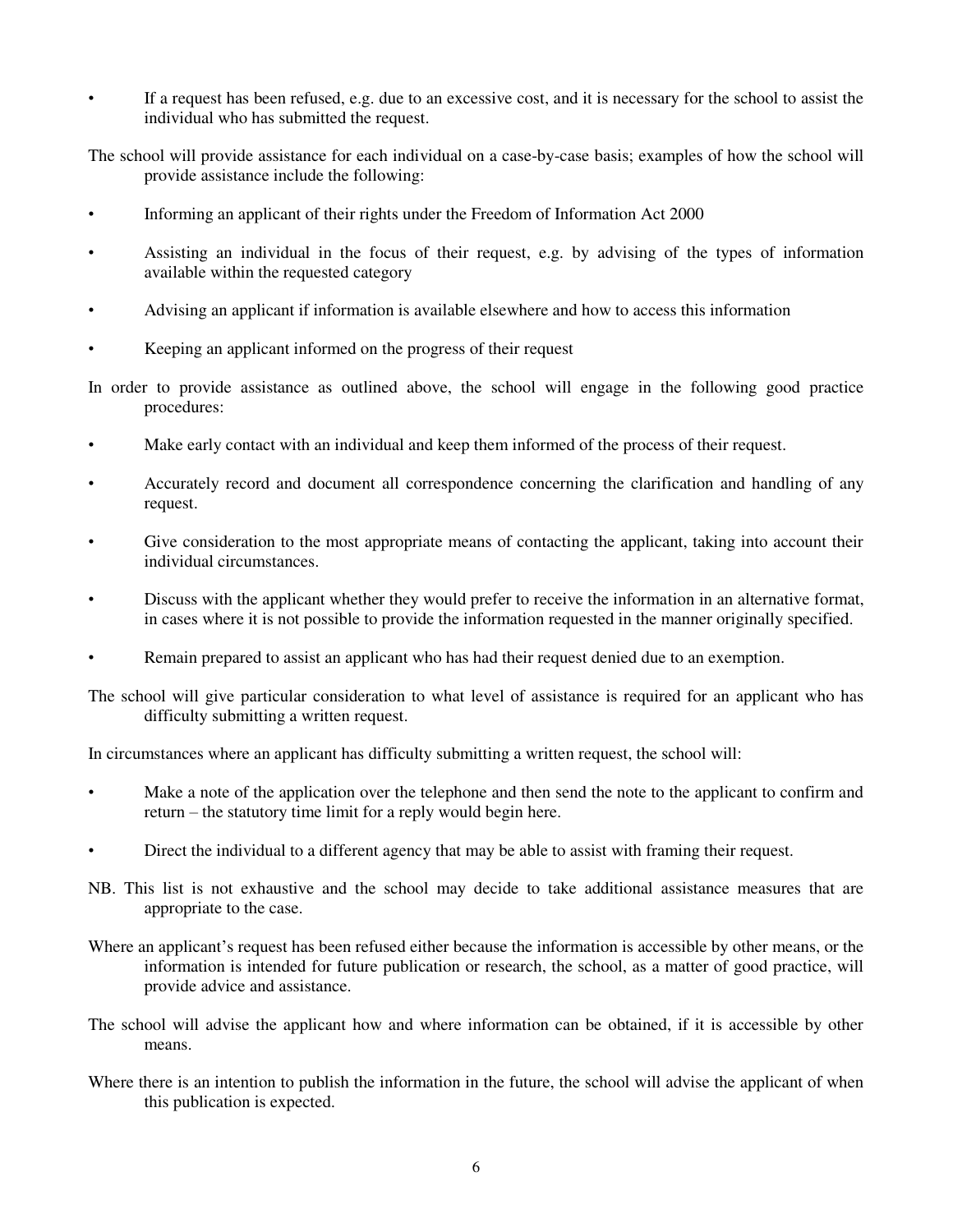- If the request is not clear, the school will ask for more detail from the applicant in order to identify and locate the relevant information, before providing further advice and assistance.
- If the school is able to clearly identify the elements of a request, it will respond following usual procedures and will provide advice and assistance for the remainder of the request.
- If any additional clarification is needed for the remainder of a request, the school will ensure there is no delay in asking for further information.
- If an applicant decides not to follow the school's advice and assistance and fails to provide clarification, the school is under no obligation to contact the applicant again.
- If the school is under any doubt that the applicant did not receive the advice and assistance, the school will reissue it.
- The school is not required to provide assistance where an applicant's request is vexatious or repeated, as defined under section 14 of the Freedom of Information Act 2000.
- The school is also not required to provide information where the cost of complying with a request exceeds the limit outlined in the Freedom of Information Act 2000. In such cases, the school will consider whether any information can be provided free of charge if the applicant refuses to pay the fee.

A record will be kept by the Headteacher in the Headteacher's Office of all the advice and assistance provided.

#### **Please Note:**

Information which will not be made available includes:

- Information of which is prevented by law, or exempt under the Freedom of Information Act, or is otherwise properly considered to be protected from disclosure.
- Information in draft form or note form
- Information that is no longer readily available as it is contained in files that have been placed in archive storage and is difficult to access for similar reasons.

#### **9. How to request information**

Requested documents will be delivered electronically where possible, but paper copies can be provided by contacting the school using the contact details below.

To enable us to process your request quickly, please mark all correspondence:

## **'FREEDOM OF INFORMATION REQUEST'**

Documents can be translated under disability legislation into accessible formats where possible.

Documents relating to any request are free to view on the school website.

Please contact the Headteacher/Governing body using the following contact details:

#### Email: **office@lowash.bradford.sch.uk**

Tel: **01274 582927** Fax: **01274 586503**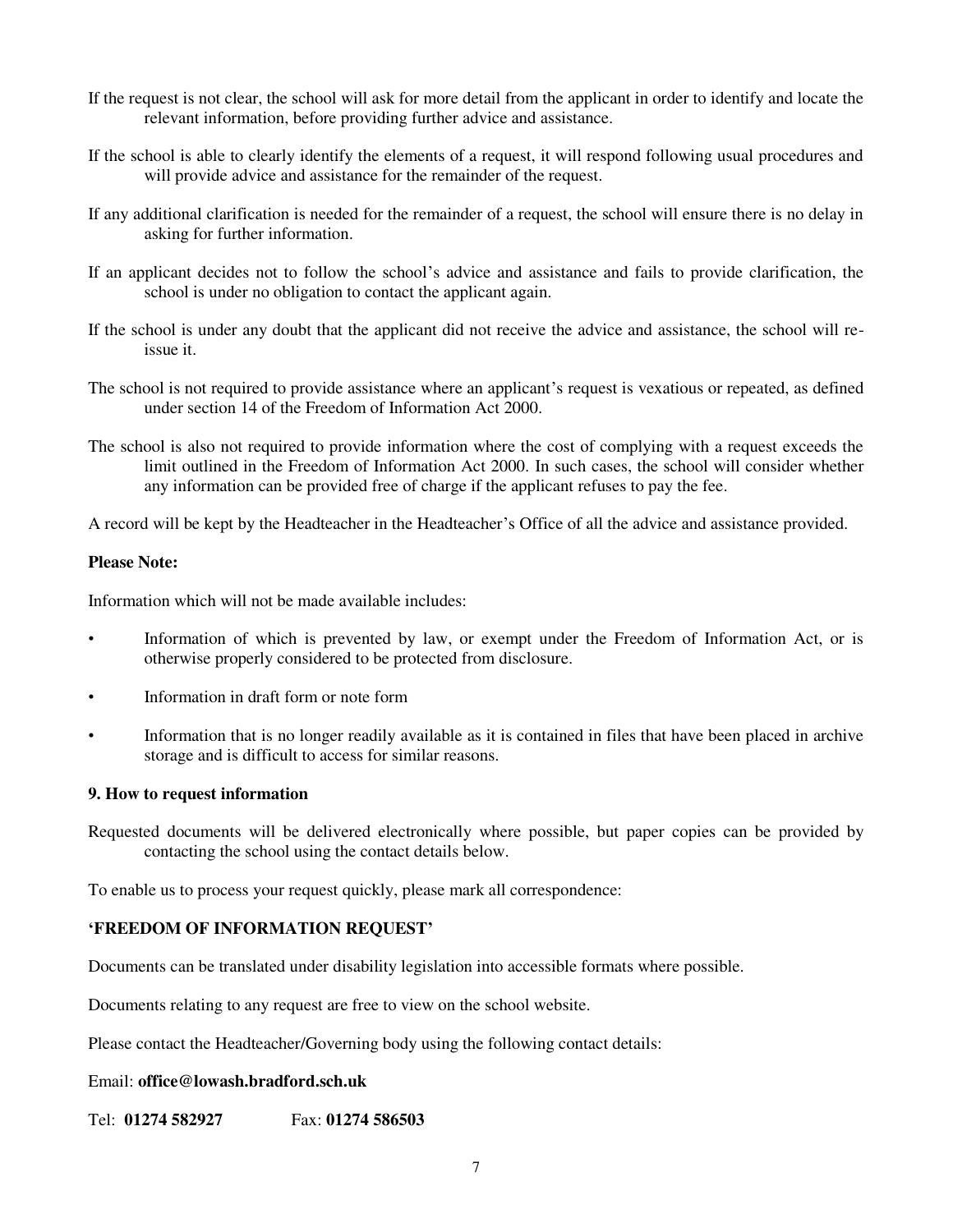# Postal Contact Address: **Low Ash Primary School Wrose Road Wrose Shipley BD18 1AA**

# **10. Classes of Information Currently Published**

**School Prospectus, website and other information relating to the governing body – this section sets out** information published in the School Prospectus and in other governing body documents.

| <b>Class</b>      | <b>Description</b>                                                                                                                                                                                                                                                                                                                                                                                                                                                                                                                                                                                                                                                                                                               |
|-------------------|----------------------------------------------------------------------------------------------------------------------------------------------------------------------------------------------------------------------------------------------------------------------------------------------------------------------------------------------------------------------------------------------------------------------------------------------------------------------------------------------------------------------------------------------------------------------------------------------------------------------------------------------------------------------------------------------------------------------------------|
| <b>School</b>     | Low Ash Primary School produces a school prospectus although there is no longer a statutory                                                                                                                                                                                                                                                                                                                                                                                                                                                                                                                                                                                                                                      |
| <b>Prospectus</b> | requirement to do so. The contents of the School Prospectus include:                                                                                                                                                                                                                                                                                                                                                                                                                                                                                                                                                                                                                                                             |
|                   | School aims and vision                                                                                                                                                                                                                                                                                                                                                                                                                                                                                                                                                                                                                                                                                                           |
|                   | Contact details<br>$\bullet$                                                                                                                                                                                                                                                                                                                                                                                                                                                                                                                                                                                                                                                                                                     |
|                   | Welcome statement<br>$\bullet$                                                                                                                                                                                                                                                                                                                                                                                                                                                                                                                                                                                                                                                                                                   |
|                   | General information about the school – term dates, school day, uniform, governing body<br>$\bullet$                                                                                                                                                                                                                                                                                                                                                                                                                                                                                                                                                                                                                              |
|                   | membership, most recent statutory assessment results for Key Stage 2                                                                                                                                                                                                                                                                                                                                                                                                                                                                                                                                                                                                                                                             |
|                   | Key policies - Behaviour and Anti-Bullying, Child Protection, Inclusion<br>$\bullet$                                                                                                                                                                                                                                                                                                                                                                                                                                                                                                                                                                                                                                             |
|                   | Home/school Agreement<br>$\bullet$                                                                                                                                                                                                                                                                                                                                                                                                                                                                                                                                                                                                                                                                                               |
|                   | Arrangements for Religious Education and Collective Worship<br>$\bullet$                                                                                                                                                                                                                                                                                                                                                                                                                                                                                                                                                                                                                                                         |
| Website           | From 1 <sup>st</sup> September 2012, all schools are required to provide the following information on their<br>school website:<br>Contact details<br>Admission arrangements (or where they may be found)<br>Link to Ofsted report<br>$\bullet$<br>Most recent Key Stage 2 results<br>$\bullet$<br>Link to school performance tables (www.education.gov.uk)<br>$\bullet$<br>School curriculum information for each year group<br><b>Behaviour Policy</b><br>$\bullet$<br>Pupil Premium allocation, use and impact on attainment<br>$\bullet$<br>PE/Sports Funding allocation, use and impact<br>SEN Policy (within Inclusion Policy at Low Ash)<br>$\bullet$<br><b>Charges and Remissions Policy</b><br>School's ethos and values |
|                   | A paper copy of this information can be provided on request, free of charge.                                                                                                                                                                                                                                                                                                                                                                                                                                                                                                                                                                                                                                                     |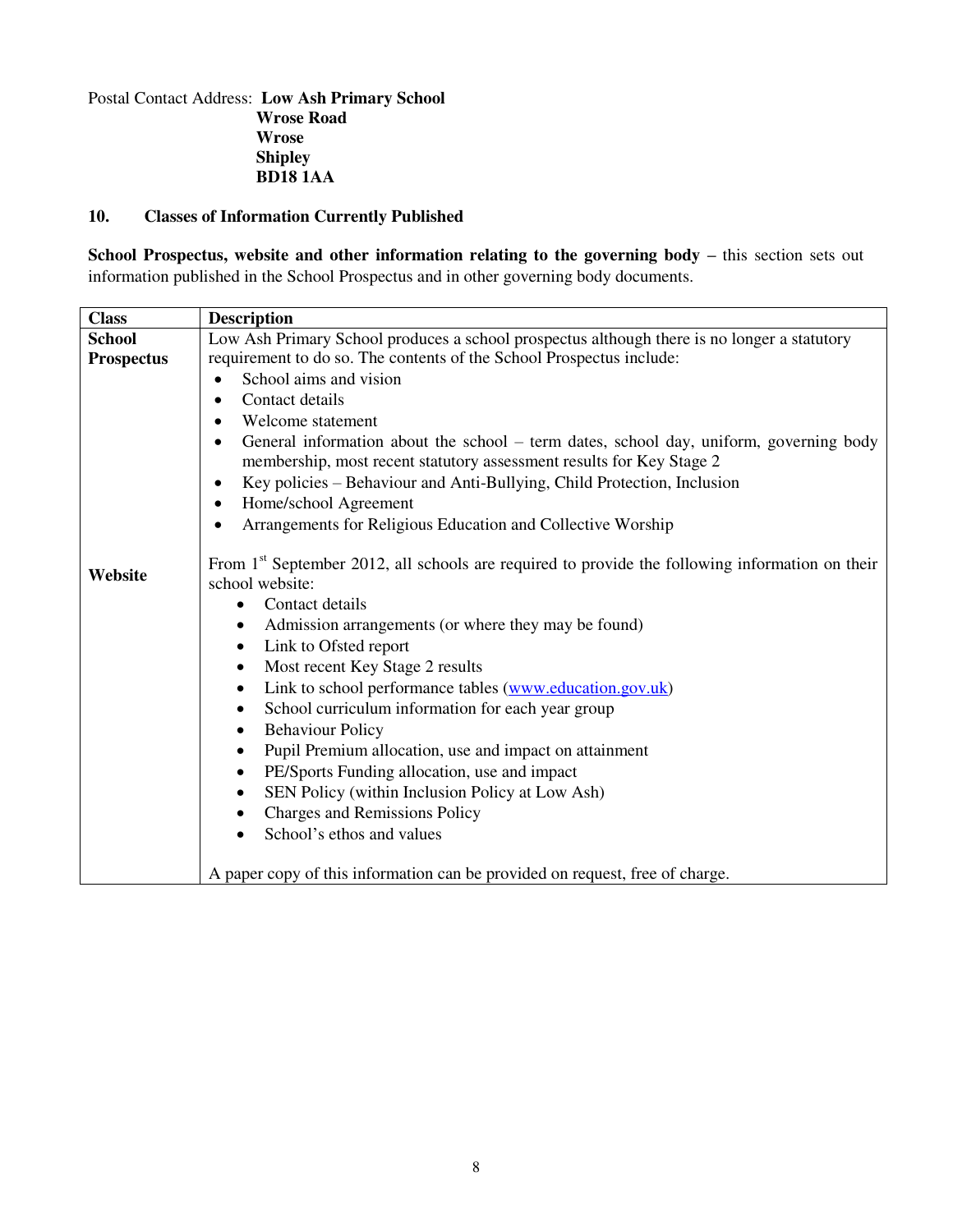| Governing                                                                                      |                                                                                                    |
|------------------------------------------------------------------------------------------------|----------------------------------------------------------------------------------------------------|
| <b>Body</b>                                                                                    | The name of the school                                                                             |
| Documents:                                                                                     | The category of the school                                                                         |
|                                                                                                | The name of the governing body                                                                     |
| Instrument of                                                                                  | The manner in which the governing body is constituted                                              |
| Government                                                                                     | The term of office of each category of governor if less than 4 years                               |
|                                                                                                | The name of any body entitled to appoint any category of governor                                  |
|                                                                                                | Details of any trust                                                                               |
|                                                                                                | If the school has a religious character, a description of the ethos                                |
|                                                                                                | The date the instrument takes effect                                                               |
|                                                                                                |                                                                                                    |
| Minutes* of<br>the meetings<br>of the<br>Governing<br><b>Body and its</b><br><b>Committees</b> | Agreed minutes* of meetings of the Governing Body (current and last full academic school<br>year). |

\*some information might be confidential or otherwise exempt from the publication by law – we cannot therefore publish this.

**Pupils & Curriculum Policies -** This section gives access to information about policies that relate to pupils and the school curriculum.

| <b>Class</b>               | <b>Description</b>                                                                                                                                                                                       |
|----------------------------|----------------------------------------------------------------------------------------------------------------------------------------------------------------------------------------------------------|
| $Home - school$            | Statement of the school's aims and values, the school's responsibilities, the parental                                                                                                                   |
| agreement                  | responsibilities and the school's expectations of its pupils for example homework                                                                                                                        |
|                            | arrangements                                                                                                                                                                                             |
| Curriculum Policy          | Statement on following the policy for the secular curriculum subjects and religious                                                                                                                      |
|                            | education and schemes of work and syllabuses currently used by the school                                                                                                                                |
| Sex and                    | Statement of policy with regard to sex and relationship education                                                                                                                                        |
| Relationship               |                                                                                                                                                                                                          |
| <b>Education Policy</b>    |                                                                                                                                                                                                          |
| <b>Inclusion Policy</b>    | Information about the school's policy on providing for pupils with special educational<br>needs, disability and additional educational needs                                                             |
|                            |                                                                                                                                                                                                          |
| <b>Accessibility Plans</b> | Plan for increasing participation of disabled pupils in the school's curriculum, improving<br>the accessibility of the physical environment and improving delivery of information to<br>disabled pupils. |
| Equality, Diversity        | Statement of policy for promoting equality (including race, gender, disability, sexual                                                                                                                   |
| and Community              | orientation)                                                                                                                                                                                             |
| Cohesion Policy            |                                                                                                                                                                                                          |
| Collective                 | Statement of arrangements for the required daily act of collective worship                                                                                                                               |
| Worship                    |                                                                                                                                                                                                          |
| <b>Child Protection</b>    | Statement of policy for safeguarding and promoting welfare of pupils at the school.                                                                                                                      |
| and Safeguarding           |                                                                                                                                                                                                          |
| Policies                   |                                                                                                                                                                                                          |
| Behaviour and              | Statement of general principles on behaviour and discipline and of measures taken by the                                                                                                                 |
| Anti Bullying              | head teacher to prevent bullying.                                                                                                                                                                        |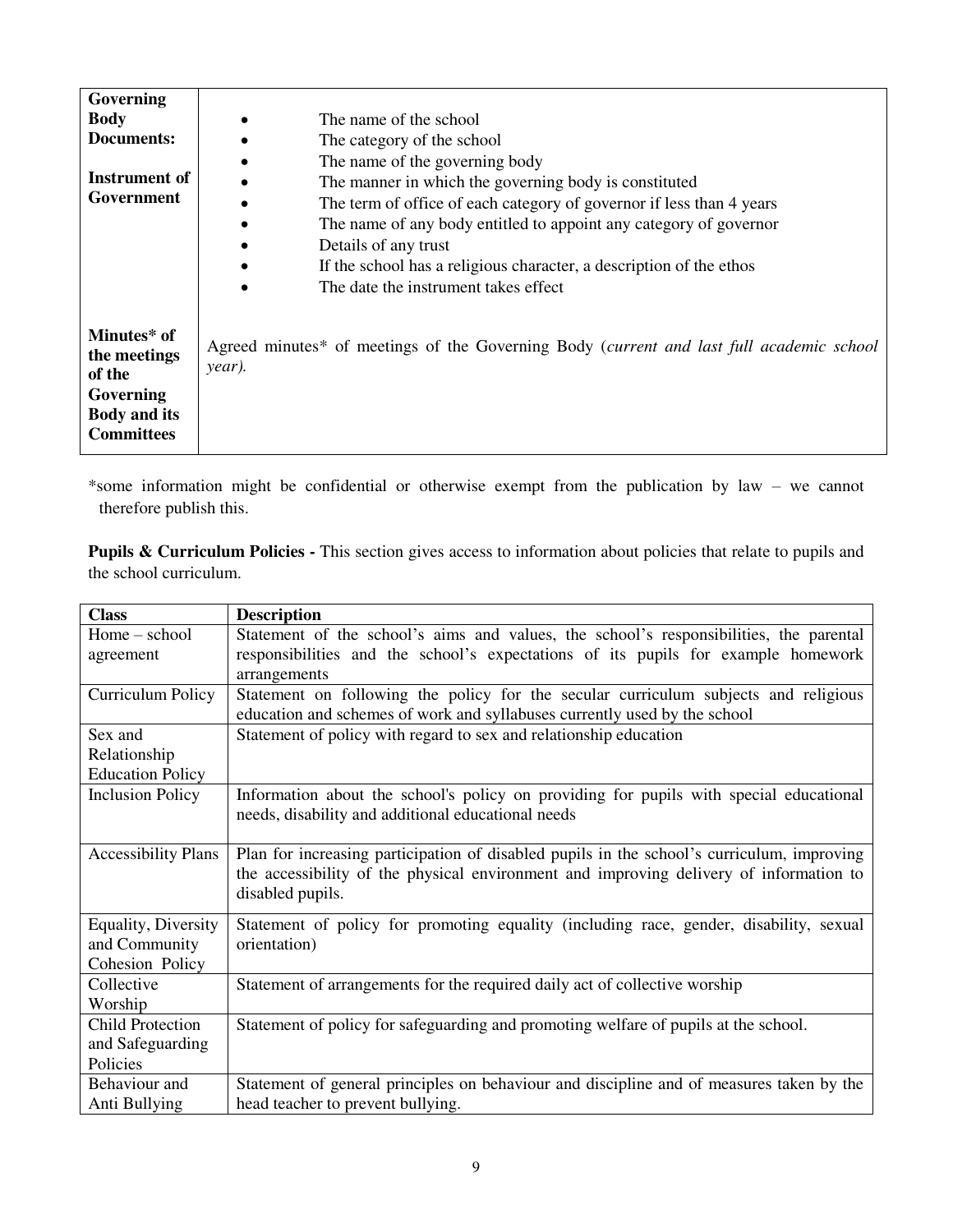School Policies and other information related to the school - This section gives access to information about policies that relate to the school in general.

| <b>Class</b>             | <b>Description</b>                                                                      |
|--------------------------|-----------------------------------------------------------------------------------------|
| Published reports        | Published report of the last inspection of the school and the summary of the report.    |
| of Ofsted referring      |                                                                                         |
| expressly to the         |                                                                                         |
| school                   |                                                                                         |
| Post-Ofsted              | A plan setting out the actions required following the last Ofsted inspection.           |
| inspection action        |                                                                                         |
| plan -where              |                                                                                         |
| required                 |                                                                                         |
| Charging and             | A statement of the school's policy with respect to charges and remissions for any       |
| Remissions               | optional extra or board and lodging for which charges are permitted, for example school |
| Policies                 | publications, music tuition, trips                                                      |
| School session           | Details of school session and dates of school terms and holidays                        |
| times and term           |                                                                                         |
| dates                    |                                                                                         |
| <b>Health and Safety</b> | Statement of general policy with respect to health and safety at work of employees (and |
| Policy and risk          | others) and the organisation and arrangements for carrying out the policy               |
| assessment               |                                                                                         |
| Complaints               | Statement of procedures for dealing with complaints                                     |
| procedure                |                                                                                         |
| Performance              | Statement of procedures adopted by the governing body relating to the performance       |
| Management of            | management of staff and the annual report of the head teacher on the effectiveness of   |
| <b>Staff</b>             | appraisal procedures                                                                    |
| Staff Conduct,           | Statement of procedure for regulating conduct and discipline of school staff and        |
| Discipline and           | procedures by which staff may seek redress for grievance                                |
| Grievance                |                                                                                         |
| Curriculum               | Any statutory instruments, departmental circulars and administrative memoranda sent by  |
| circulars and            | the Department for Education to the head teacher or governing body relating to the      |
| statutory                | curriculum                                                                              |
| instruments              |                                                                                         |

# **Summary of main Policies in School:-**

| Acceptable Use                                 |
|------------------------------------------------|
| <b>Administering Medication</b>                |
| Assessment, Recording & Reporting              |
| Attendance                                     |
| Behaviour & Anti Bullying                      |
| <b>Best Value</b>                              |
| <b>Breakfast Club</b>                          |
| Charges & Remissions                           |
| Child Protection and Safeguarding              |
| Code of Conduct for Governors                  |
| Collective Worship                             |
| Complaints                                     |
| <b>Confidentiality Protocol</b>                |
| Curriculum                                     |
| DBS                                            |
| Debtors                                        |
| Early Years Foundation Stage Policy            |
| <b>Educational Visits and Risk Assessments</b> |

Energy Equality, Diversity and Community Cohesion E-Safety Financial Flexible Working Procedure Freedom of Information Gifted and Talented Harassment & Bullying Health & Safety Inclusion Induction Marking and Feedback Missing Child Pay Performance Management (Appraisal) Personal Care